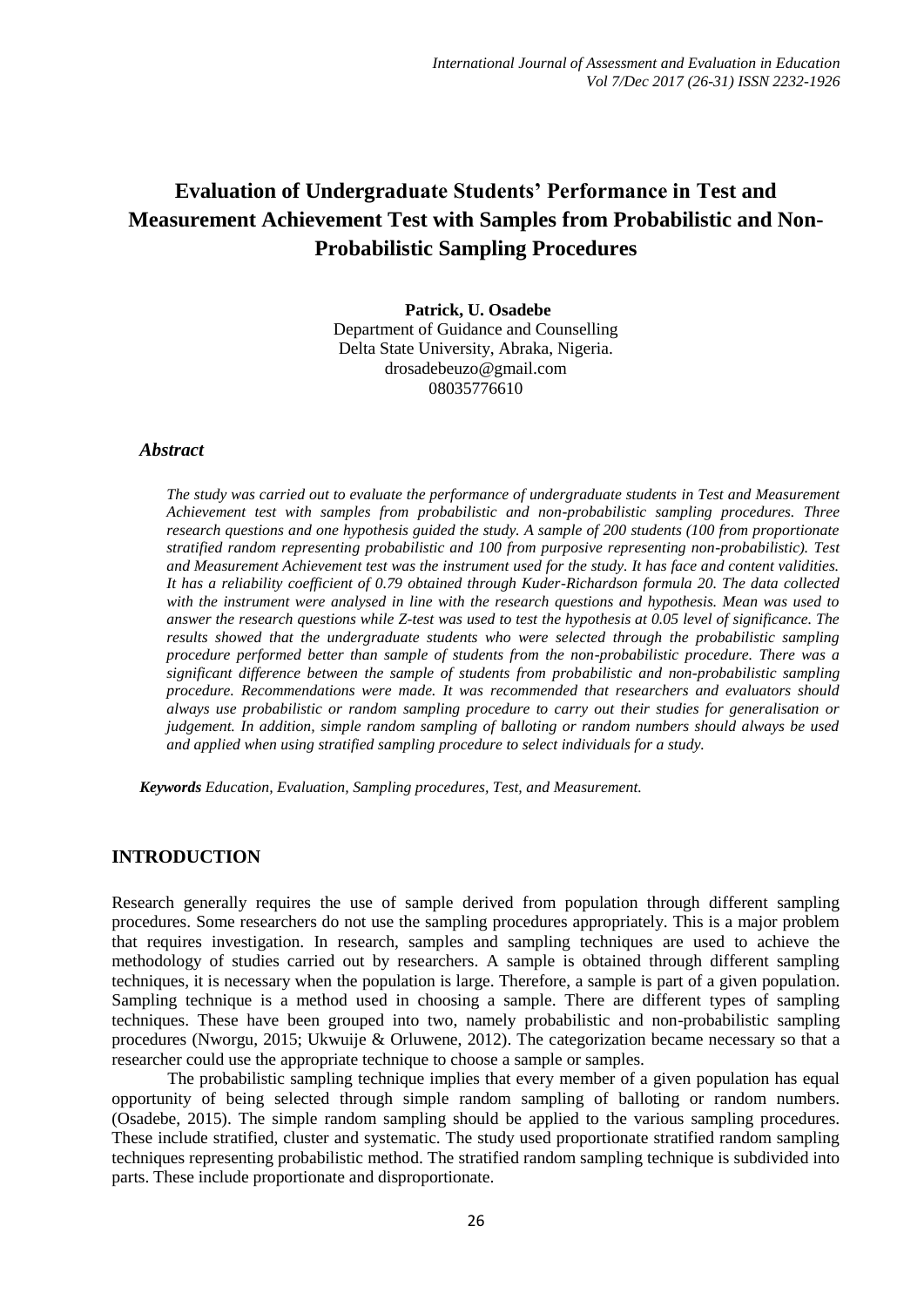In proportionate random sampling technique, the selection of subjects may be based on a chosen percentage or proportion of choice based on the variables of the study. A researcher may group the subjects into strata. Assuming that gender or sex is a variable of the study. The researcher could stratify into male and female, from the population, then use a chosen percentage to select. It could be 60% male and 40% female to form strata. After the proportion, the final selection of subject should be done using simple random sampling of balloting or random numbers. This ensures that every subject has an equal opportunity of being selected. The non-proportionate random sampling does not vary the percentage used. It could be 50-50%. If the variable is four strata, it could be 25% class 1 /25% class II/ 25% class III/ 25% class IV. It should be noted that the percentage is done irrespective of the proportion of variable in the population. This made the method non-proportionate. However, the selection of subjects after the percentage is through simple random with either balloting or random numbers (Osadebe, 2014).

Apart from the probabilistic sampling method, is the non-probabilistic sampling procedure? It does not involve the use of simple random sampling technique of balloting or random numbers. There are different types. These include quota sampling, purposive sampling, and accidental sampling among others. However, the researcher used purposive sampling for the study to represent the non-probabilistic.

It has been observed that several studies such as Osadebe (2013), Enwefa (2016), Orubu (2016), Aliyu (2015) and Ekeke (2016) used only one sampling procedure to determine their results. Therefore, the use of different sampling procedures to choose samples from the same population is current. This was the gap the study covered. The researcher used samples derived from proportionate stratified random sampling, representing probabilistic sampling and purposive sampling representing non-probabilistic sampling to choose samples from the same population that were used to evaluate students' performance in Test and Measurement respectively. Test and Measurement is a core course in the university. It was considered as an achievement test.

### **LITERATURE REVIEW**

There are different sampling procedures. These have been grouped into probabilistic and non-probabilistic sampling procedures. This categorization has been noted by Ukwuije and Orluwene (2012), Nworgu (2015), Joe (1992) Owen and Jones (1994), Spiegel, Schiller, and Srinivasan (2009). This was a theoretical presentation. Thus, it became necessary to carry out an empirical study to evaluate which procedure would be more reliable. Some researchers prefer probabilistic procedure while others prefer non-probabilistic.

Probabilistic procedures include simple random sampling, stratified random, cluster random and systematic sampling. It should be noted that sampling is the process of selecting individuals or things for a study. The probabilistic procedure provides opportunity for every individual or thing in a population, the opportunity of being selected to constitute a sample. The procedure is free from bias. It has been pointed out that a probabilistic sample is a sample in which every unit in the population has a chance of being selected in the sample (Wikipedia, 2015). It should be noted that simple random sampling of balloting or random numbers should always be used to select individuals or things while using stratified, cluster and systematic procedures.

The non-probabilistic procedure is used by some researchers. They feel that it is more convenient for them. Wikipedia (2015) pointed out that the non-probability sampling is any sampling procedure where some individuals of the population have no chance of being selected. Hence, the non-probabilistic procedures include purpose sampling, quota sampling, and accidental sampling among others. The purposive sampling was used for the study.

The focus of the study was on the evaluation of samples derived from probabilistic and nonprobabilistic procedures on students' performance in Test and Measurement Achievement test. The performance of students in any subject depends on the sampling procedure. A sampling procedure may be bias as observed by Ukwuije and Orluwene (2012), Wikipedia (2015) and Nworgu (2015).

Several studies have been carried out on Evaluation. Some of these include Osadebe (2009), Osadebe (2013) and Osadebe (2015). The previous studies used only one sample size derived from any of the sampling procedures to evaluate. This study evaluated two samples: one derived from probabilistic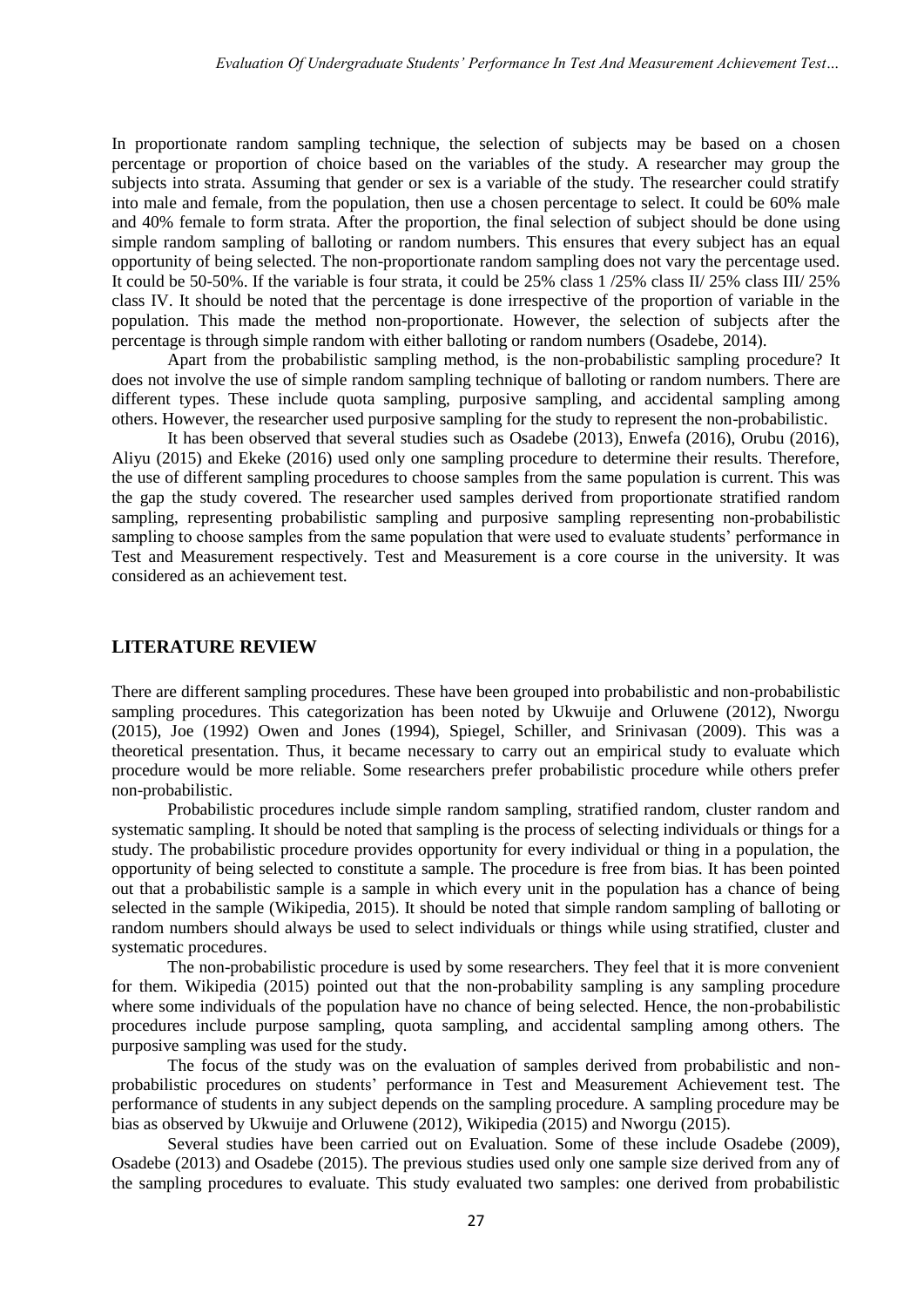procedure and the other from non-probabilistic. The samples were used to determine students' performance in Test and Measurement Achievement test. It was a gap that the study covered. This was also a contribution to knowledge. It should be noted that Evaluation is the process of making judgement. It is also the extent to which an objective of a programme is achieved. It is a judgement derived from valid and reliable data. The data required could be obtained through the use of test, observation, questionnaire, interview among others (Osadebe, 2014). The study evaluated the performance of students with samples of students from probabilistic and non-probabilistic sample through the use of Test and Measurement Achievement test.

There are various Evaluation models required in evaluation study. These models include goal attainment, judgemental and decision facilitation. The model used in this study is judgemental model emphasizing extrinsic criteria. Scholars who laid emphasis in this area include Best and Khan (1989), Popham (1975), Worthen and Sanders (1987), Gronlund (1985), and Osadebe (2016).

The following research questions and hypothesis guided the study:

### **RESEARCH QUESTIONS**

- 1. What is the performance of students in Test and Measurement Achievement test with a sample from probabilistic sampling procedure?
- 2. What is the performance of students in Test and Measurement Achievement test with a sample from non-probabilistic sampling procedure?
- 3. What is the performance of students in Test and Measurement Achievement test with a sample each from probabilistic and non-probabilistic sampling procedures?

### **HYPOTHESIS**

1. There is no significant difference between probabilistic and non-probabilistic sample of students in their performance in Test and Measurement Achievement test.

### **METHOD**

The study was designed to find out the achievement of undergraduate students in Test and Measurement using samples derived from probabilistic and non-probabilistic sampling procedures from the same population. It was both comparative and evaluation study. Test and Measurement is a core course taught to students in the university. The two procedures were compared and judgement made on students' performance in the test. A sample of 100 each was selected from proportionate stratified random sampling, representing probabilistic and purposive sampling representing non-probabilistic procedure. The samples were drawn from the same population. The total sample was 200 (100 for probabilistic and 100 for non-probabilistic).The samples were made up of undergraduate students. The sampling procedures were used to select the students respectively. The name of each student was not repeated in any group.

The instrument of the study was a Test and Measurement Achievement Test (TAMAT) designed by the University lecturers who are experts in Measurement and Evaluation. The instrument has face and content validities. It has a reliability coefficient of 0.79 obtained through Kuder-Richardson formula 20. The instrument was considered valid and reliable before it was administered to students.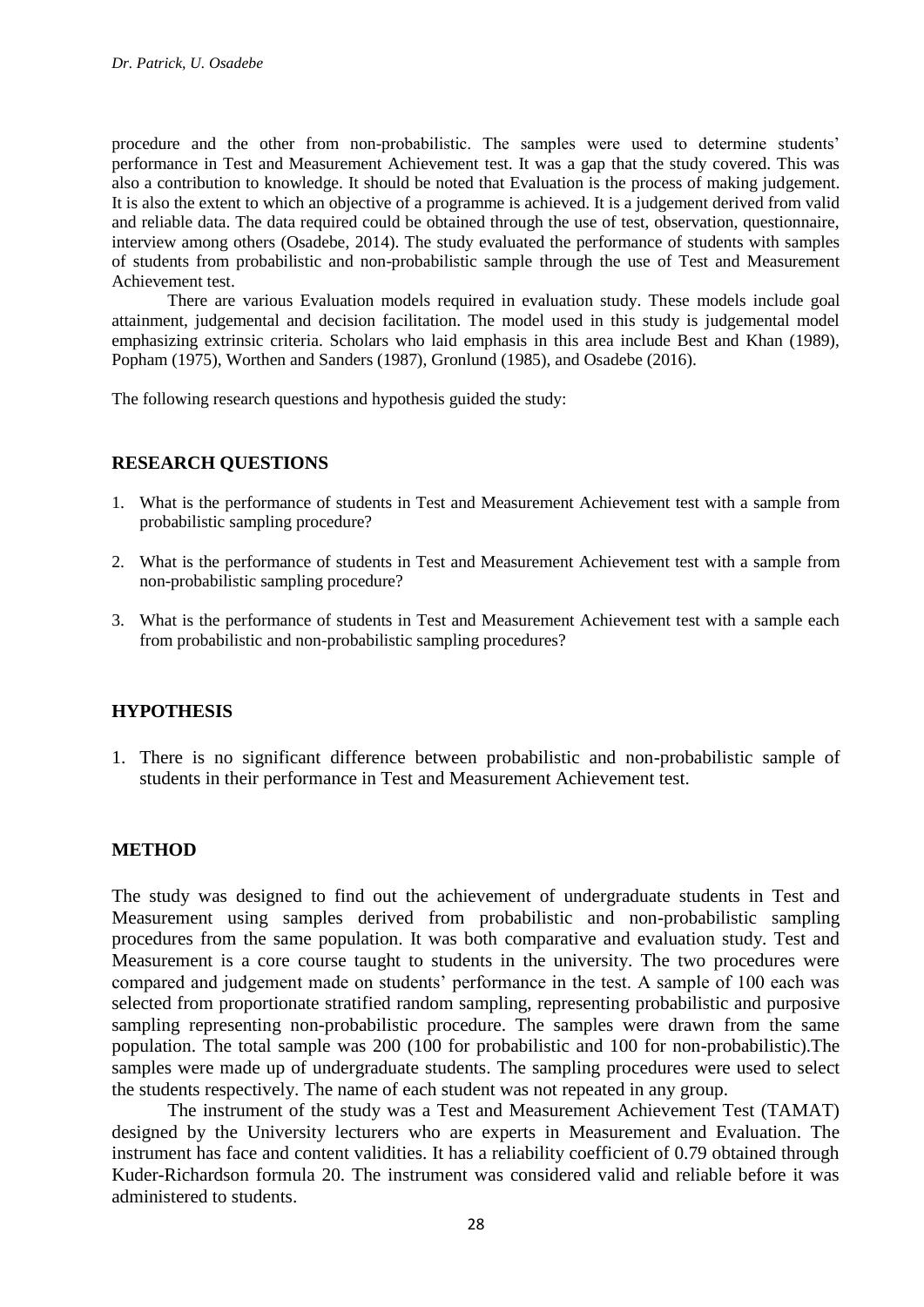The data collected were analysed in line with the research questions and hypothesis. The research questions were answered with the use of mean. A mean of 60 and above was evaluated as high performance while a mean below 60 was evaluated as low performance. Z-test was used to test the hypothesis at 0.05 level of significance.

# **RESULTS**

The results were presented in line the research questions and hypothesis.

**Research Question one:** What is the performance of students in Test and Measurement Achievement test with a sample from probabilistic sampling procedure?

**Table 1** Mean analysis of students' performance in Test and Measurement with a sample from probabilistic sampling procedure.

| <b>Probabilistic</b><br>sampling<br>procedure | <b>Sampling</b><br><b>Size</b> | <b>Total Score</b> | Mean  | <b>Benchmark</b> | <b>Evaluation</b> |
|-----------------------------------------------|--------------------------------|--------------------|-------|------------------|-------------------|
| Proportionate<br>Stratified                   | 100                            | 6601               | 66.01 | 60               | High              |

The table 1 showed that the calculated mean of 66.01 was higher than the benchmark of 60 for evaluation. The result revealed that the performance of students in Test and Measurement Achievement test using a sample derived from probabilistic procedure was high.

**Research Question Two:** What is the performance of students in Test and Measurement Achievement test with a sample from non-probabilistic sampling procedure?

**Table 2** Mean analysis of students' performance in Test and Measurement Achievement test with a sample from non-probabilistic sampling procedure.

| <b>Non-Probabilistic</b><br>sampling procedure | <b>Sampling</b><br>Size | Total<br>Score | Mean  | <b>Benchmark</b> | Evaluation |
|------------------------------------------------|-------------------------|----------------|-------|------------------|------------|
| Purposive                                      | 100                     | 5880           | 58.80 | 60               | Low        |

The table 2 indicated that the calculated mean of 58.80 was lower than the benchmark of 60 for evaluation. The result showed that the performance of students in Test and Measurement Achievement test with a sample derived from non-probabilistic procedure was low.

**Research Question Three:** What is the performance of students in Test and Measurement Achievement test with a sample each from probabilistic and non-probabilistic sampling procedures?

**Table 3** Mean analysis of students' performance with a sample each from probabilistic and non-probabilistic sampling procedures

| ັ<br><b>Sampling procedure</b> | <b>Sampling Size</b> | <b>Total Score</b> | <b>Mean</b> | <b>Benchma</b><br>rk | <b>Evaluation</b> |
|--------------------------------|----------------------|--------------------|-------------|----------------------|-------------------|
| Probabilistic                  | 100                  | 6601               | 66.01       | 60                   | High              |
| Non-probabilistic              | 100                  | 5880               | 58.80       |                      | Low               |
| Total                          | 200                  |                    |             |                      |                   |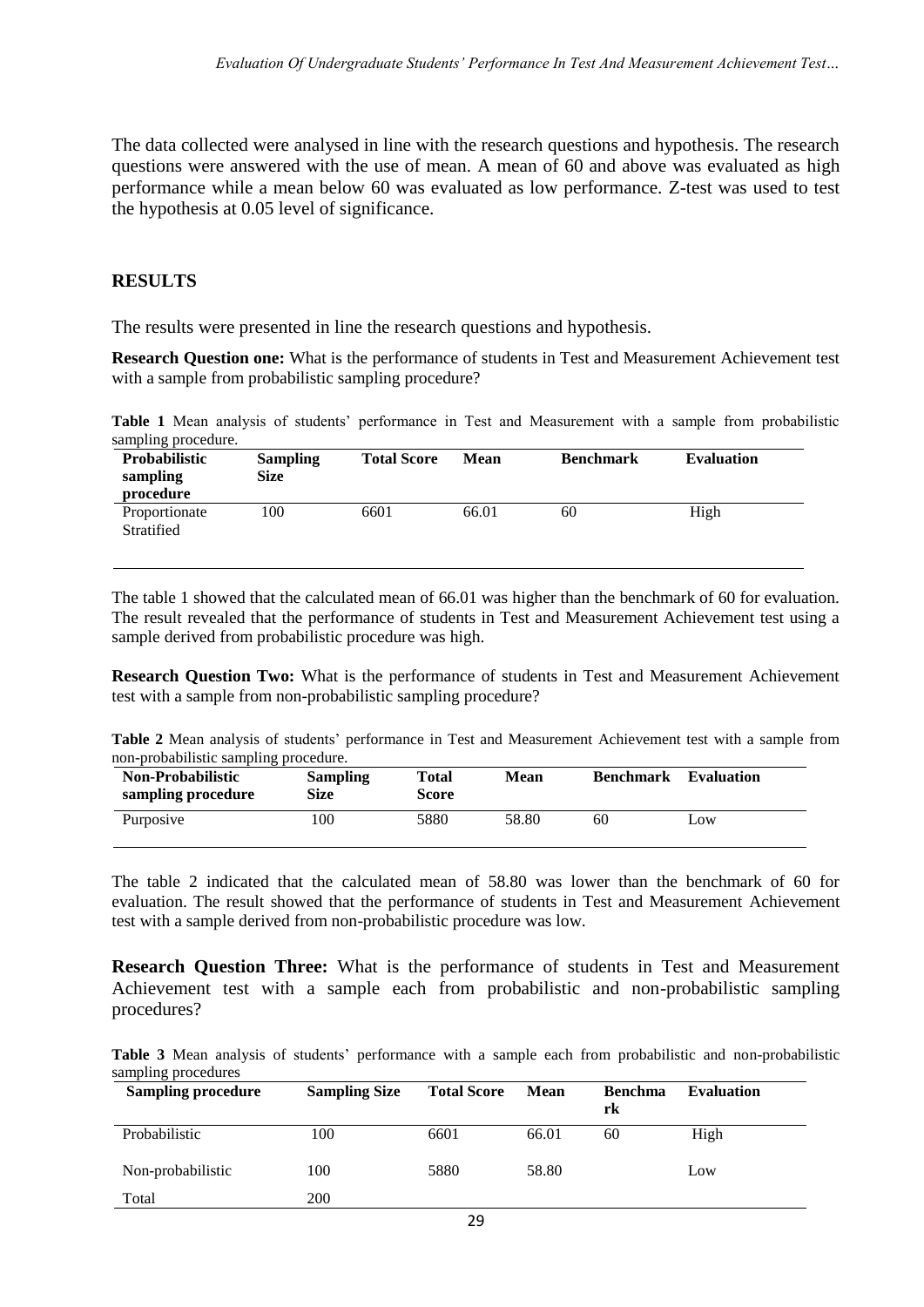The table 3 showed that a mean of 66.01 was for students' performance in Test and Measurement Achievement test derived from probabilistic sampling procedure while a mean of 58.80 was from nonprobabilistic. The probabilistic mean of 66.01 was above the benchmark of 60 for evaluation while the non-probabilistic mean of 58.80 was below the benchmark of 60 for evaluation. The result revealed that students performed better with a sample from probabilistic sampling procedure.

**Hypothesis One:** There is no significant difference between probabilistic and non-probabilistic sample of students in their performance in Test and Measurement Achievement test.

**Table 4 Z-**test analysis on students' performance in Test and Measurement Achievement test using samples from probabilistic and non-probabilistic sampling procedures.

| <b>Sampling Procedure</b> | N          | <b>Mean</b> | <b>SD</b> | Cal.<br>Z-Value | Crit.<br><b>Z-Value</b> | <b>Evaluation</b>         |
|---------------------------|------------|-------------|-----------|-----------------|-------------------------|---------------------------|
| Probabilistic             | 100        | 66.01       | 8.5       |                 |                         |                           |
| Non-probabilistic         | 100        | 58.80       | 9.1       | 5.81            | 1.96                    | Rejected<br>(significant) |
| Total                     | <b>200</b> |             |           |                 |                         |                           |
| P < 0.05                  |            |             |           |                 |                         |                           |

The table 4 showed that the calculated Z-value of 5.81 was higher than the critical Z-value of 1.96 at 0.05 level of significance. The null hypothesis was rejected. Hence, the result revealed that there was a significant difference between students' performance in Test and Measurement Achievement test from samples derived from probabilistic and non-probabilistic sampling procedures. The probabilistic sampling procedure was better.

# **DISCUSSION**

The result of the study revealed that students sampled with probabilistic sampling procedure perform better in Test and Measurement Achievement test than the sample of students from non-probabilistic. Probabilistic sampling applies to proportionate stratified random. Non-probabilistic was limited to purposive. The result was similar to the study of Omole (2007), Osadebe (2009), Osadebe (2013) who used probabilistic sample of students to assess students' performance. The study was also in line with the recommendations of Ukwuije and Orluwene (2012), Nworgu (2015) and Wikipedia (2015) that probabilistic sampling procedure should be used because it is valid, more reliable, and free from bias. However, the study was at variance with Osadebe (2015) who use probabilistic sampling procedure.

# **RECOMMENDATIONS**

The following recommendations were made from the study:

- 1. Researchers should use probabilistic sampling procedure in selecting the subjects or things for their studies because it is valid, reliable and free from bias.
- 2. Simple random sampling of balloting or random numbers should always be used and applied when using stratified sampling procedure for individuals or things for a study.